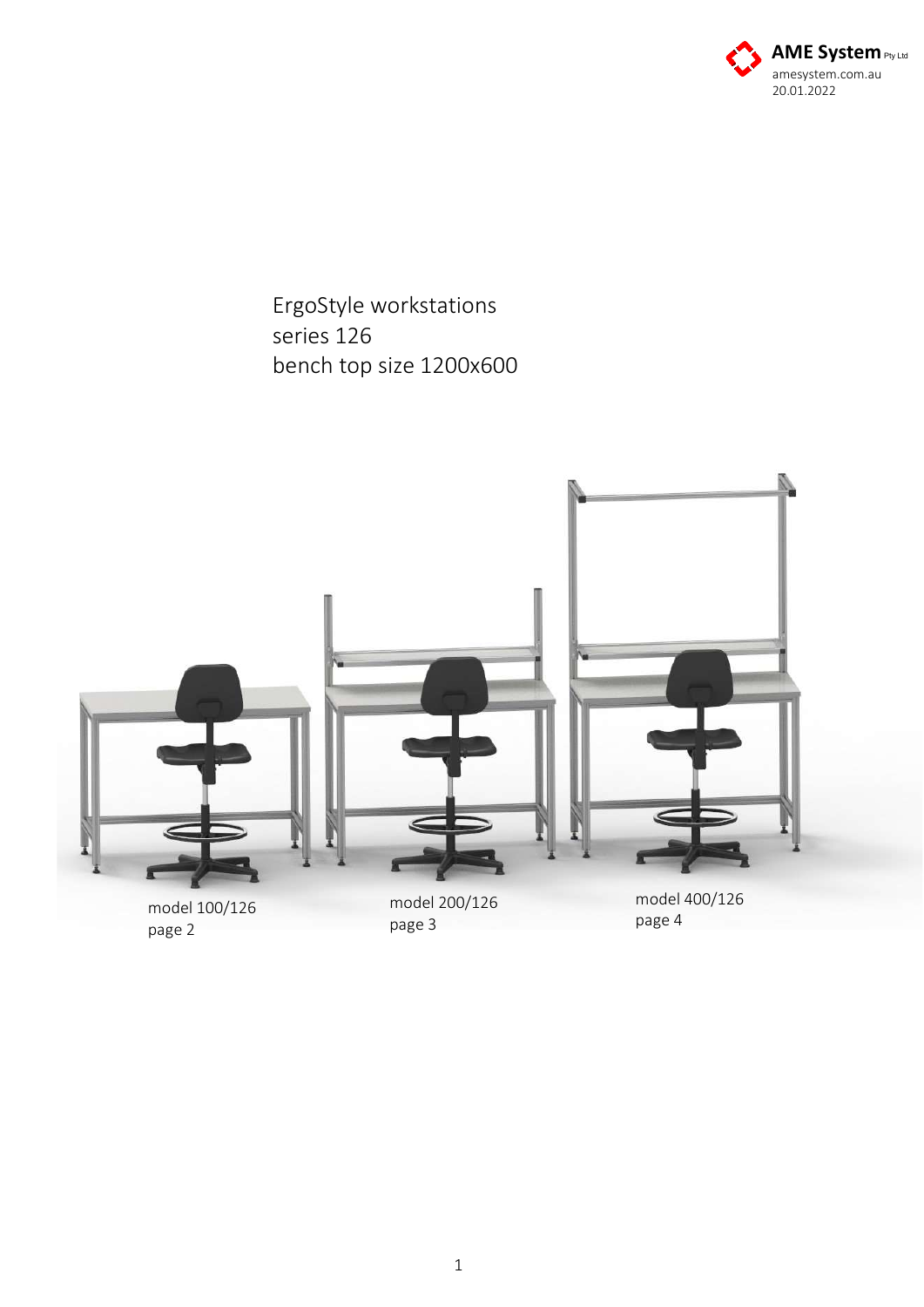





ErgoStyle series model 100/126 Part number: ES-100-126

standard features:

- 1. bench top 1200x600x25mm, white, prelaminated board with 2mm ABS edging
- 2. natural anodised aluminium frame, T slotted profiles 6060-T5
- 3. four levelling feet

Max. load capacity: 120kg

weight: 27.4kg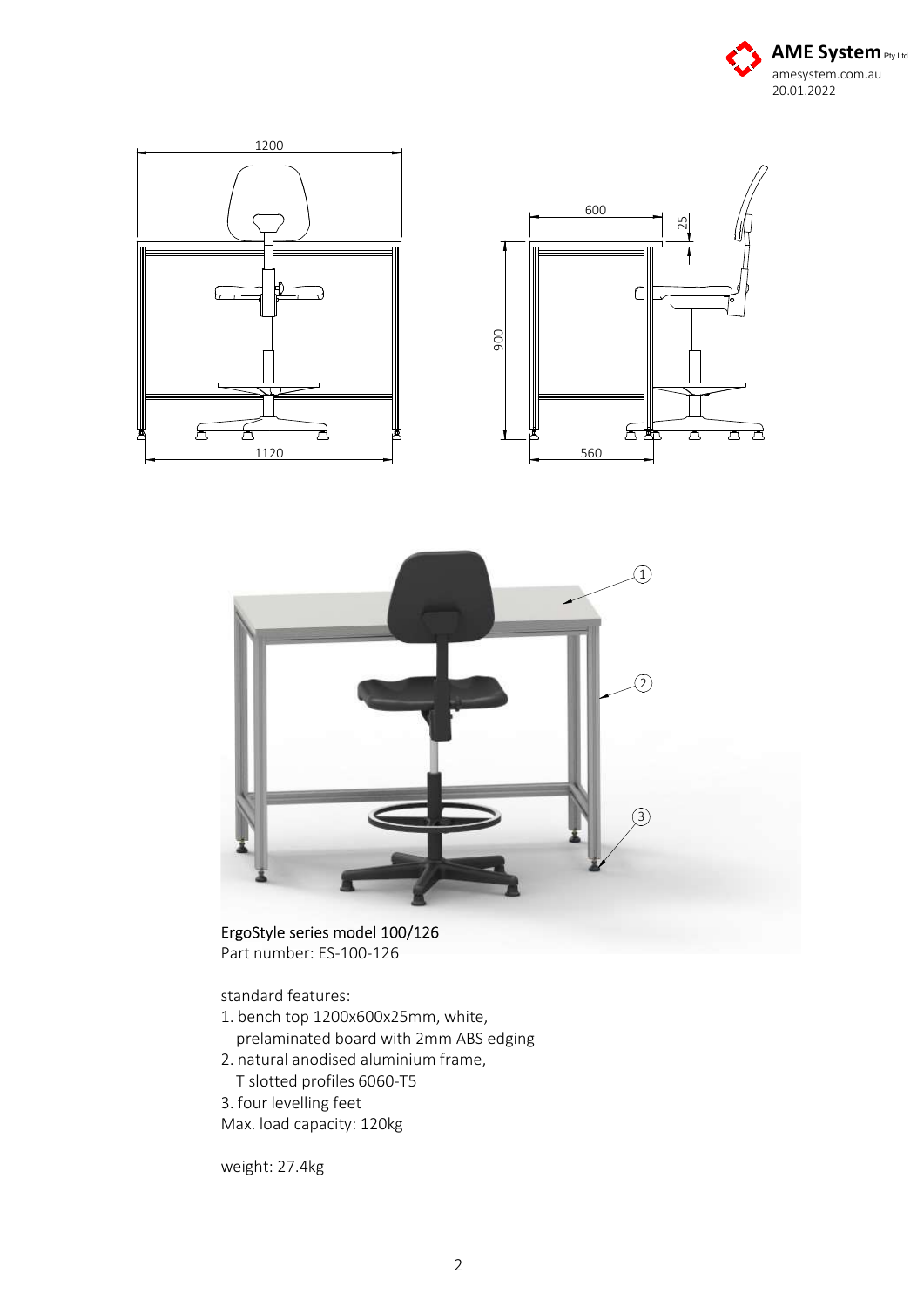







ErgoStyle series model 200/126 Part Number: ES-200-126

standard features:

- 1. natural anodized aluminium frame T slotted profiles 6060-T5
- 2. bench top 1200x600x25mm white, prelaminated board with 2mm ABS edging 3. four levelling feet
- 4. shelf  $T = 35° H: 380mm$  D: 160mm 1060x240mm inside dim., max. 40kg Max. load capacity: 120kg

weight: 32.7kg